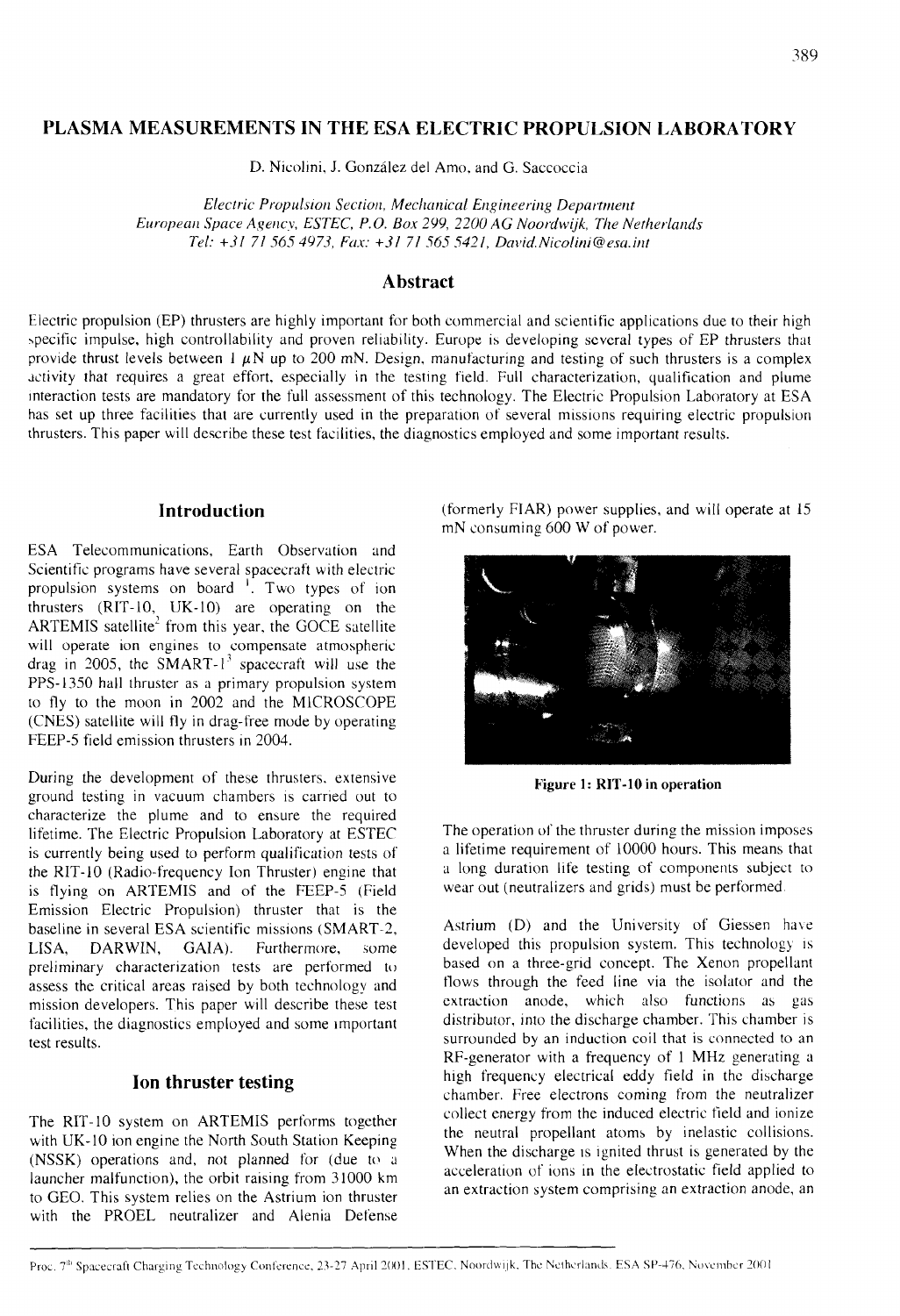insulating plasma holder, an acceleration electrode and a deceleration electrode (see Figure 2).



Figure **2: KIT-10** schema

The lifetime test will demonstrate the capability of the system to perform the required operation over the total mission time. Even if Ion Thrusters do not contain<br>mechanisms with moving parts, they contain with moving parts, they contain components that are subject to erosion by the ion beam, and thus can intluence the operating parameters of the assembly during the lifetime or limit the lifetime itself. The main components influencing the lifetime of the thruster are the grid system of the thruster and the electron emitting material stored in the insert of the neutralizer tip.

In orbit, the RIT-10 system performs operations in cycles of 3 hours firing every 12 hours for the 10-year mission. This corresponds to about 10000 hours of firing. For a lifetime qualification test, a safety factor of 1.5 is applied to the nominal thruster life, which brings the total needed firing time of the RIT-I0 to 15000 hours. At the ESA Electric Propulsion Laboratory in ESTEC, the lifetime test was set-up so that the thruster operates in cycles of 3 hours on and I hour off (the minimum time necessary to bring the thruster again to the nominal temperature at starting conditions). This allows reducing the overall testing time to about 2.5 years. At this moment the thruster has reached the 15000 hours of operation required for qualification and will complete soon the 600 cycles requested (they were not reached simultaneously because after the launch failure the thruster was fired in continuous mode for several hundred hours to simulate the orbit transfer operation).

The vacuum facility has been equipped to perform a fully automated test (24-7) and is monitored remotely from Munich via ISDN. The schematic of the main vacuum components is shown in Figure 4. The RIT thruster and the neutralizer are mounted on a plate inside the hatch of the vacuum chamber that is always under vacuum and can be separated from the main vacuum chamber by a valve, if repairs or reconditioning

of the cryopanels are needed. The PSCU (Power Sup; and Conditioning Unit) and the other equipment necessary for the performance of the test (translator  $b \geq 1$ main bus simulator, computers, xenon bottle etc.  $r \cdot r$ . located outside the vacuum chamber. Tubing and electrical connections go inside the vacuum chamber  $\sqrt{ }$ . feedthroughs.



**Figure 3: Vacuum Facility 3** 

The main requirements used in the preparation of the vacuum chamber were:

- Background pressure in the area of the beam during RIT operation at 15 mN:  $5 * 10^{-5}$  torr
- Free length of the ion beam:  $> 1.5$  m
- Inner diameter:  $> 1$  m
- Temperature of the thruster flange  $<$  40<sup> $0$ </sup> C
- Automatic operation and control

This facility fulfils these requirements. A set of vacuum pumps, including six cryopumps, one graphite-coated collector at the end of the chamber and a set of diagnostic measurements are used in this effort.

The nominal test set-up has the following test components: PSCU, Main Bus simulator-translator box, data handling system, data acquisition system and Xenon supply system.



Figure 4: RIT lifetime test set-up

In case of failure of the normal set-up, a back-up set-up is foreseen with laboratory power supplies and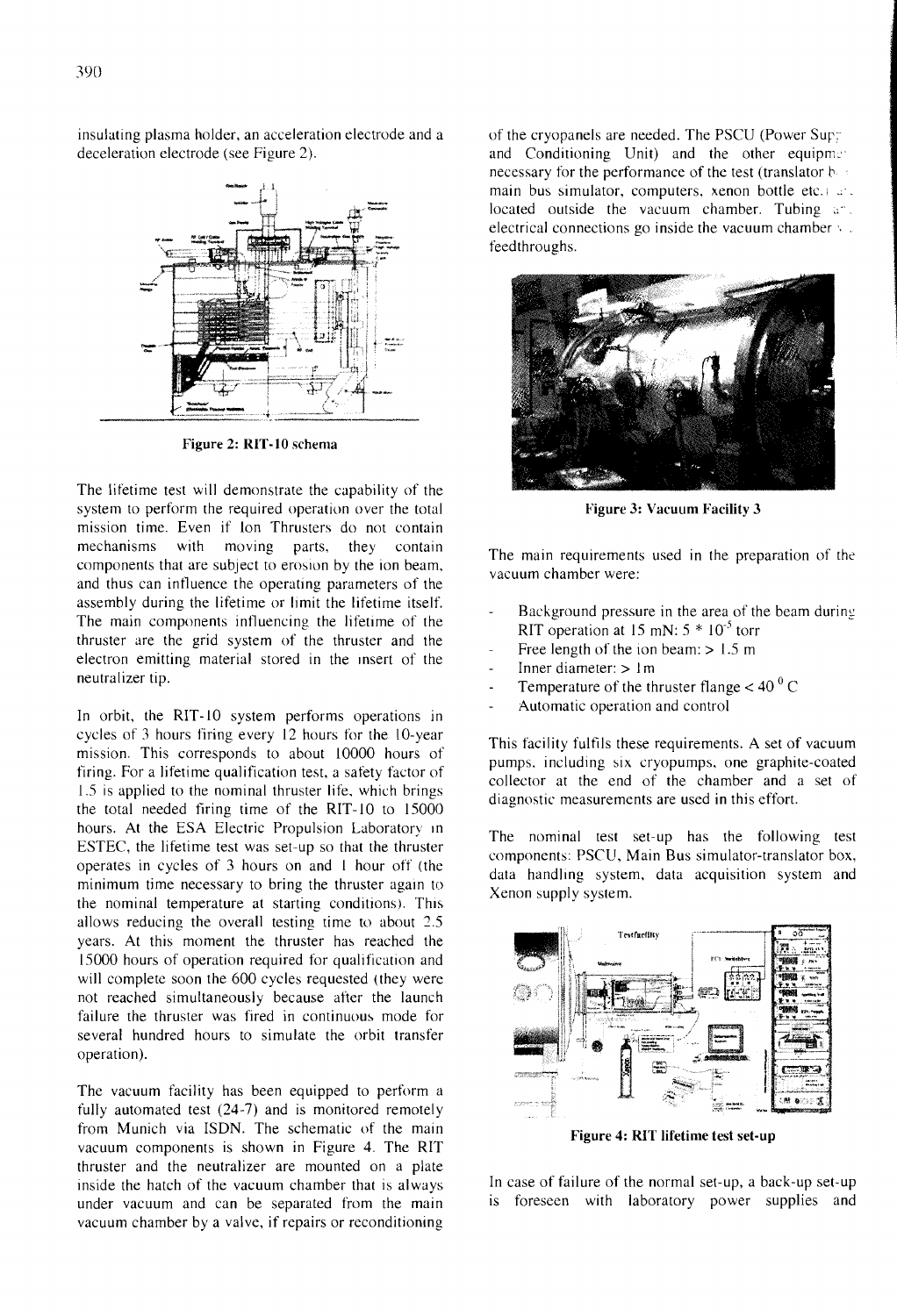.ommercial flow controllers that will allow continuing .he test until the units are repaired.

The diagnostic equipment comprises the diagnostic arm. the backsputtering sensors and the mass spectrometer<sup>4</sup>.

The diagnostic arm monitors the thrust vector stability during the mission time. This arm has been designed and manufactured at ESTEC. The arm, installed inside the vacuum chamber, is raised at predetermined intervals in front of the ion beam, where sensors detect the intensity of the ion beam itself.



Figure **5:** Diagnostic arm in down position during maintenance

The arm has a square cross section and contains in its case a row of 48 target plates, made of stainless steel. The ion beam passes the entrance slit where electrons coming from the neutralizer are suppressed, and finally hit the sensor plates (Figure 6). The current signal produced is fed into filtering and amplification circuits, mounted on printed circuit boards, in the rear section of the arm. The current signal is converted into a voltage, then is amplified by a factor of 10 and finally provided as a low impedance output. The readings of the sensors are multiply by 3 using a movable strip carrying the holes in front of the sensors, in order to reduce the uncertainty in the thrust vector measurement. 18 additional sensors are mounted on 3 lateral arms with fixed hole positions, which provide indications on the ion beam distribution in the horizontal plane. The maximum time this arm is in the beam is two minutes; this time had to be short in order to avoid the destruction of the probe and the backsputtering of materials coming from the arm towards the thruster. The arm is calibrated at the start of the measurements and is re-calibrated twice a year

during testing time. Figure 5 shows the diagnostic arm and a typical curve obtained at one measurement is shown in Figure 7. The evolution of this curve with time allows us to characterize the thrust vector migration.

The backsputtering monitor devices are Quartz Crystal Microbalances that are placed in the main chamber closed to the thruster exit plane. These devices quantify the material backsputtered in the direction of the thruster by the chamber walls and the beam target. In addition, two metallic plates. one shielded and one unshielded are also near the thruster mouth. The weight of both plates are measured a certain intervals to compare the material deposition quantity on the uncovered with respect to the covered plate<sup>5</sup>.



Figure *6:* Mechanical drawing of plasma sensor

**A** mass spectrometer is used to detect materials coming from the thruster, mainly the grids, and to assess a possible failure of the thruster due to the erosion or deposition of thruster material on the thruster itself.



Figure **7:** RIT- LO beam profile after **14000** hours of operation

This vacuum chamber has been designed to minimize the interaction of the thruster beam with the chamber walls. Vacuum pumps and collector are the means to ensure this task. The diagnostic devices monitor the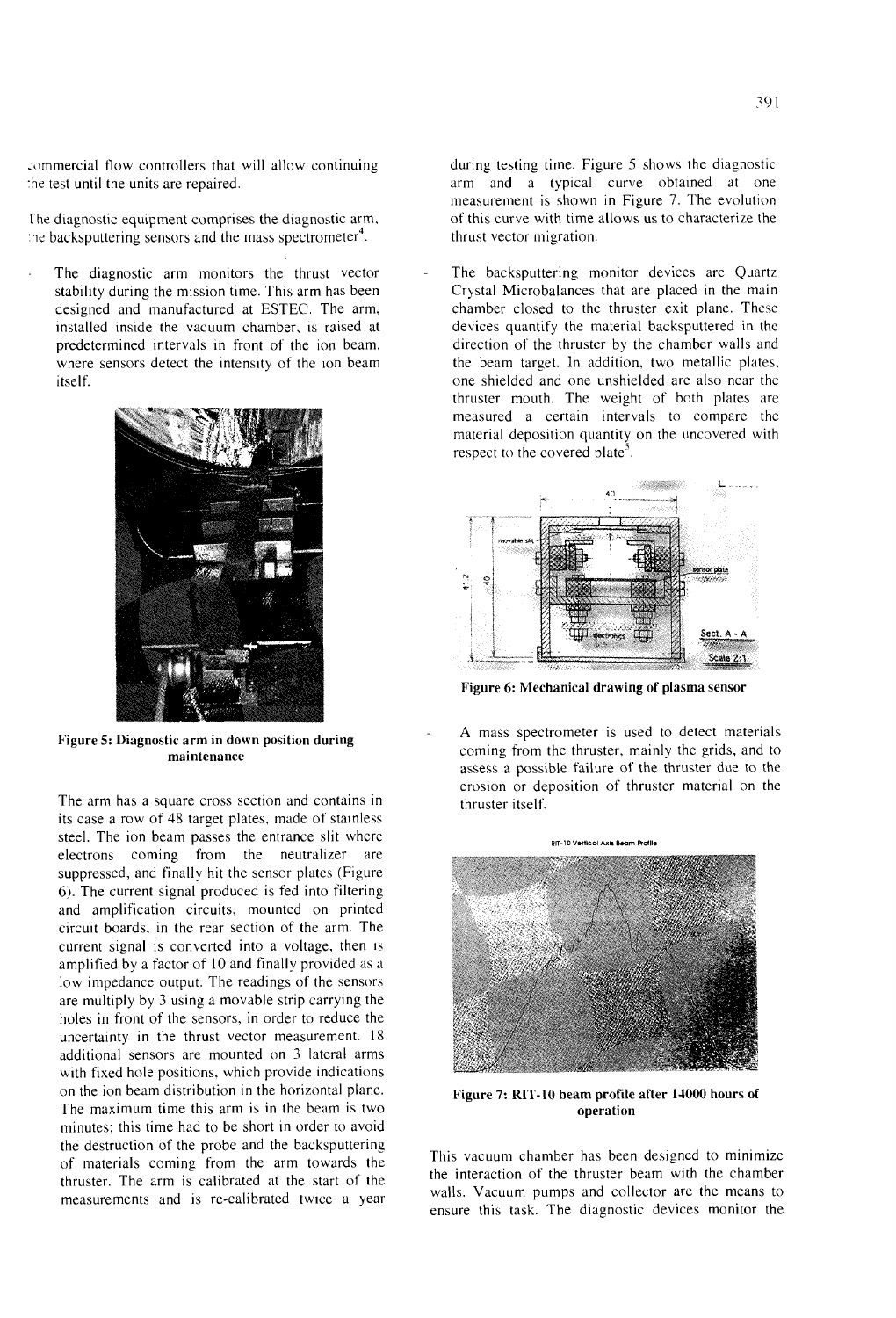evolution of the different thruster parameters and to identify any cause of any problem related to the interaction of the thruster beam with the chamber. How to separate the effects due to the chamber plumeinteraction from the effects due to the thruster lifetime has been our major goal.

### **Field emission thruster testing**

The FEEP-5 thruster will have its first application on the CNES mission MICROSCOPE. ESA will supply to CNES the FEEP propulsion subsystem developed by Alta (industrial spin-off of Centrospazio). The thruster will perform the drag-free control of the satellite, in order to allow the verification of the equivalence principle up to a 15-digit precision, by thrusting in the 1  $-100 \mu$ N range at an average of 15  $\mu$ N consuming 8 W of power per cluster of three. The FEEP-5 is also currently under an ESA extensive verification and qualification program in view of its possible application on the ESA missions SMART-2, LISA. and DARWN. The same applies for the mN-level FEEP-50 candidate for the ESA missions GAIA and GOCE.



**Figure 8: FEEP-50 in operation** 

Testing on FEEP at the ESA Electric Propulsion Laboratory includes lifetime testing, direct thrust measurements, performance tests, advanced plume diagnostics, contamination measurements, and direct mass tlow measurements (not trivial for FEEP due to the liquid metal propellant, Cesium, and to the very low mass flow figures, down to 0,1  $\mu$  g/s). Two facilities are dedicated for these tests, of which one fully automated and remotely controllable for lifetime testing $<sup>6</sup>$ .</sup>

An advanced diagnostic system capable of generating **3-**  D plots of the beam distribution and intensity was developed in the laboratory in cooperation with  $Alta^7$ . The system is based on two simple wire probes that scan the plume density distribution along the three axes and on a triple Langmuir probe that measures plasrdensity, electron temperature and plasma potential alor $\epsilon$ the thrust direction. Furthermore, the two wire probecan be used to instantaneously identify the position space ot the thrust vector.



**Figure 9: Vacuum facility for FEEP performance, plume analysis and lifetime testing.** 

The two wire probes are mounted on a frame structure. perpendicular to each other, and are moved by  $tw$ . stepper motors via four chains. The structure, supported on four ultra high vacuum bearings used as wheel.. slides on two guides, allowing the probes to bc. positioned at a maximum distance of 50 cm from the thruster. On the same structure is mounted the triple probe. which is normally kept out of the beam and can be put in place, when needed, in by another stepper motor. The structure is made of aluminum mainly because of its low sputtering yield.



**Figure 10: The diagnostic system for 3-D ion beam analysis** 

The two probes orthogonal to each other, used to determine the plasma distribution, are simply two cylindrical filaments made out of a conductive material (steel or tungsten), long enough to contain the cross section of the ion beam, which is connected to ground in the course of an ammeter. By measuring the current flowing through the ammeter as a function of the position of the probe in the plume, the ion density distribution can be derived, being proportional to the current collected by the probe. The current measured is mainly due to the ions that hit the probe at high speed.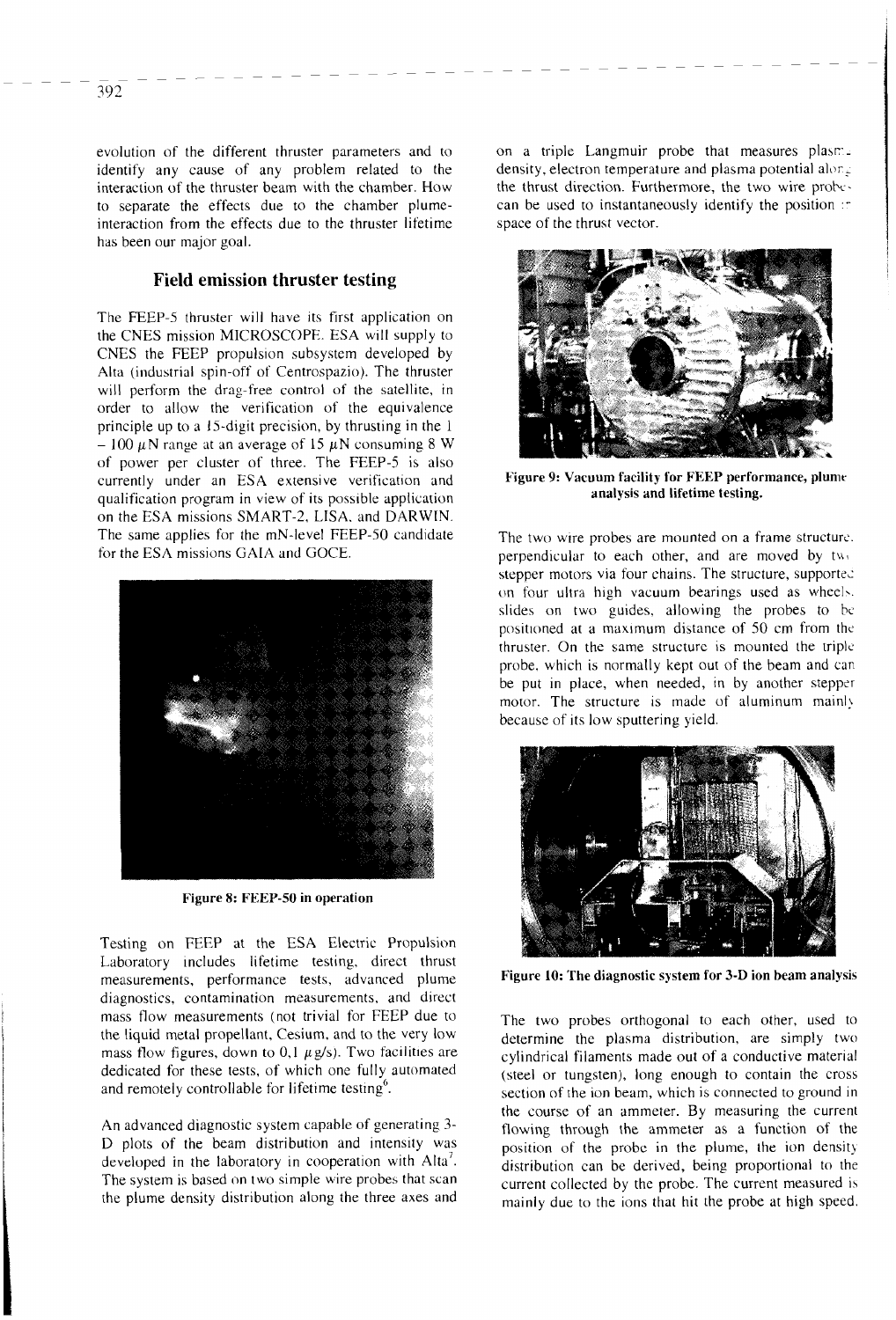393

generating a direct ion current plus a small current caused by the electron secondary emission from the impinged probe. The current collected by the probe is not directly related to the plasma density, but it can be very useful to estimate the ion density distribution in the plume, which is responsible for the thrust generation. Together with the two simple wire probes, a triple Langmuir probe is used to give a quantitative measure to the plasma distribution measurement. The triple probe has the great advantage that the voltage swapping is not required to derive the needed parameters, thus making it possible to measure instantaneously plasma density, plasma potential and electron temperature. The equations from which the plasma properties are calculated are shown below:

$$
\frac{1}{2} = \frac{1 - \frac{\eta_3}{\eta_1} e^{\frac{q(V_3 - V_1)}{kT_e}}}{1 - \frac{\eta_2}{\eta_1} e^{\frac{q(V_2 - V_1)}{kT_e}}} = \frac{1 - \frac{\eta_3}{\eta_1} e^{\frac{q\Delta V_3}{kT_e}}}{1 - \frac{\eta_2}{\eta_1} e^{\frac{-q\Delta V}{kT_e}}};
$$

from which the electron temperature can be implicitly derived, and

$$
n_{\infty} = \frac{I_{12}}{(1+\gamma)qU_{\infty}A_{p}\left(\frac{\eta_{1}}{\eta_{3}}e^{-\frac{q\Delta V_{31}}{kT_{r}}}-1\right)}.
$$

from which the plasma density. and

$$
Vp = V_3 - Ln\left(\frac{4A_pU_\infty}{\eta_3AV_e}\right);
$$

from which the plasma potential.  $\eta_{1,2,3}$  are coefficients that take into account the presence of the sheath around the filaments.



**Figure 11: Triple Langmuir probe schema** 

The ion density in the plume is mapped simply by measuring the current flowing between ground and the wire probe while the probe is scanning the plume. Alternatively, the probes can be polarized negative with respect to ground, to reduce the plasma sheath thickness and simultaneously reduce secondary ion emission and the electron current collected on the probe. The wire probes can scan the plume one at a time simply by crossing it, thus yielding the 1-D envelope of the integral along the probe of a quantity proportional to the ion density. The probes can also scan the plume simultaneously and take advantage of their mutual interaction to retrieve the 2-D ion density distribution on the scanning plane. Repeating this scanning procedure at various distances from the thruster, a 3-D map of the plume can be obtained. More precisely, the first probe invested by the ion beam creates a *wake* region behind itself that extends for a distance that depends on the mean ion velocity (energy). If the second probe is in the zone of influence of the first probe, it will collect an ion current that is smaller by an amount proportional to the size of the wake region and to the ion density in that region.



#### **Figure 12:** *Wake* **region created in the ion beam by the probe.**

By applying this procedure for different points on the scanning plane, and consequentially by repeating it on other scanning planes, a three dimensional ion distribution in the plume can be obtained.



**Figure 13: FEEY-5 plume image generated with the FEEP's facility diagnostic system (top view, normal to slit plane)**